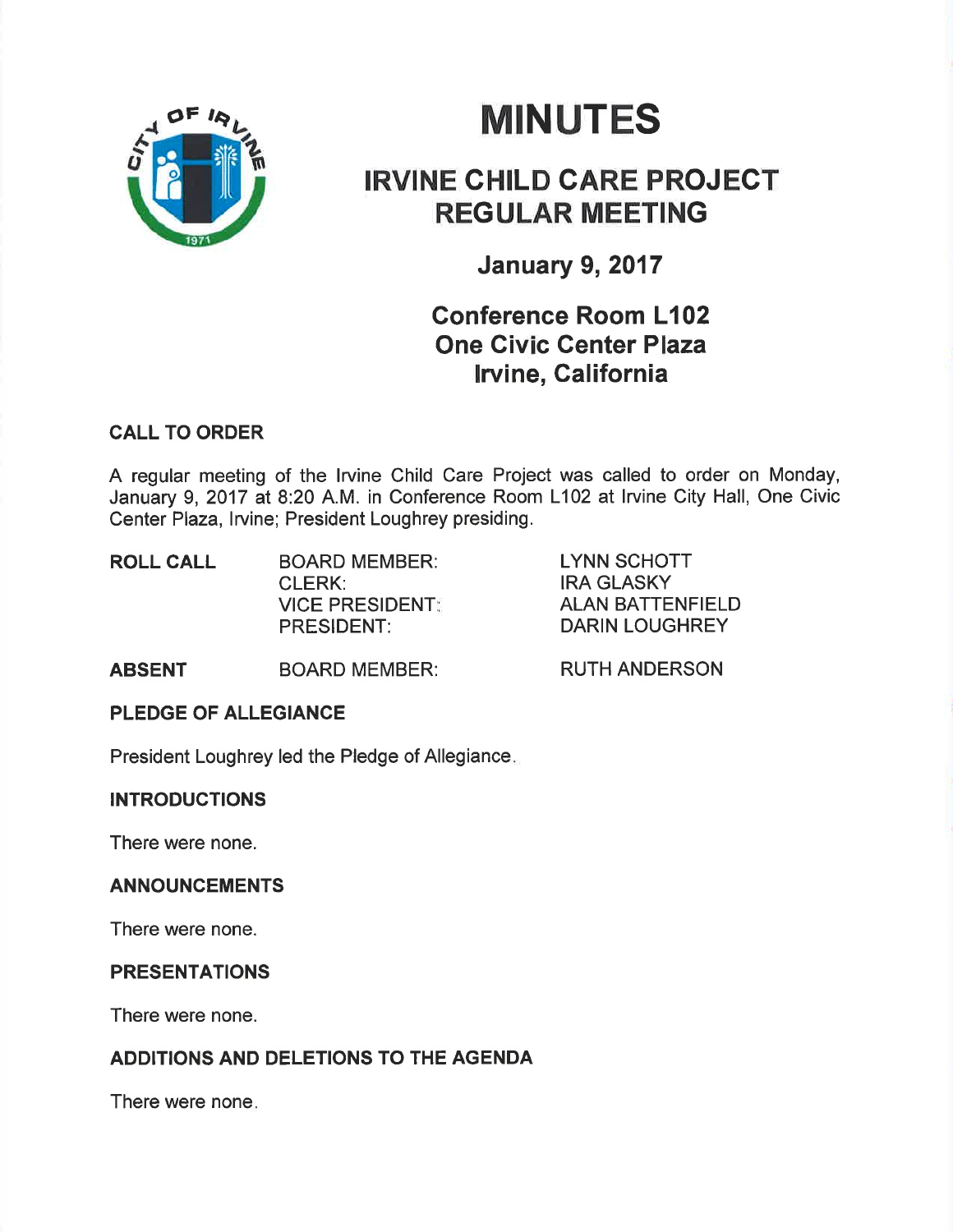#### PUBLIC COMMENTS

There were none.

#### CONSENT CALENDAR

Moved by Board Member Schott, seconded by GIerk Glasky and carried unanimously by members present to approve Gonsent Calendar items I through 11.

Ayes: Battenfield, Glasky, Loughrey, Schott 4

Noes:

Absent: Anderson 1

0

#### 1. APPROVAL OF IRVINE CHILD CARE PROJECT (ICCP) MINUTES

ACTION: Approved minutes of the lrvine Child Care Project regular meeting of November 14,2016.

#### 2. WARRANT REQUEST - CHILD DEVELOPMENT CENTERS, INC.

ACTION: Approved payment of \$30,798.26 to Child Development Centers, lnc. for childcare development services for November 1-30, 2016.

#### WARRANT REQUESTS - IRVINE CHILDREN'S FUND (ICF) SCHOLARSHIPS  $3.$

AGTION: Approved payments for warrants totaling the amount of \$7,851.80 for ICF Scholarships during the month of November 2016.

- \$3,536.00 to Rainbow Rising
- . \$1 ,152.75 to Kids Stuff
- . \$1,362.50 to Koala Klub
- . \$1,590.55 to Child Development Centers, lnc.
- **\$ \$ 210.00 to Creekers Club**<br>**\$ 0.00 to Dolphin Club**
- 0.00 to Dolphin Club

#### 4. WARRANT REQUESTS - ICCP SCHOLARSHIPS

AGTION: Approved payments for warrants totaling the amount of \$945.50 for ICCP Scholarships during the month of November 2016.

- \$ 945.50 to Rainbow Rising
- 
- o \$ 0.00 to Kids Stuff 0.00 to Koala Klub
- \$ 0.00 to Child Development Centers, Inc.<br>• \$ 0.00 to Creekers Club
- **S** 0.00 to Creekers Club<br>**S** 0.00 to Dolphin Club
- \$ 0.00 to Dolphin Club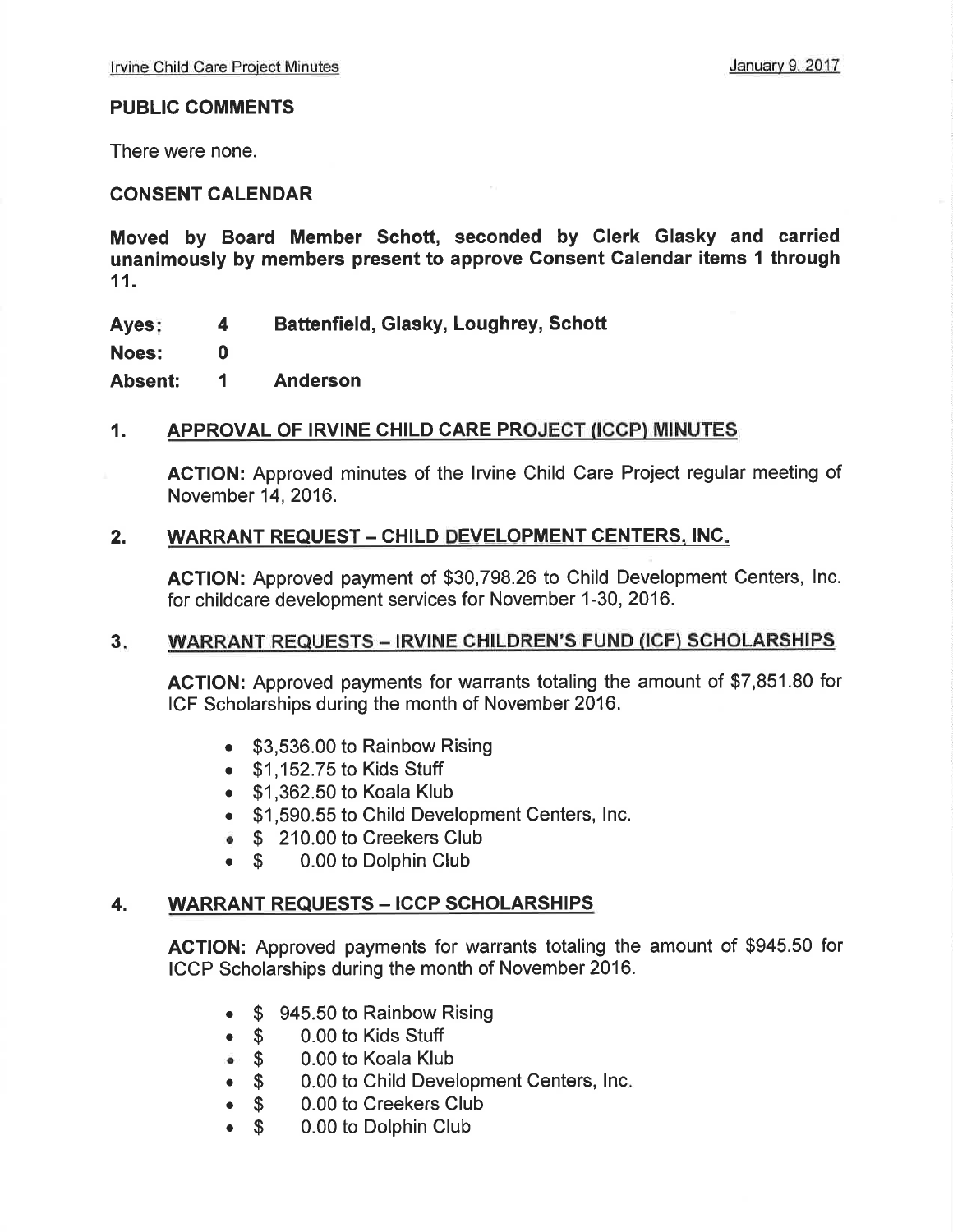#### 5. WARRANT REQUEST - IRVINE UNIFIED SCHOOL DISTRICT (IUSD)

AGTION: Approved payment of \$59,977.25 for Facilities and Financial Support Services, Utilities, Custodial Services, Custodial Equipment Amortization and payment for sale of IUSD-owned portables to ICCP for the month of November 2016.

- **\$35,200.08 for Custodial Services**<br>**675.00 for Custodial Equip Am**
- 675.00 for Custodial Equip Amortization
- . \$10,589.42 for Payment of Portable Purchase
- $\bullet$  \$ 7,262.75 for Utilities
- . \$ 6,250.00 for Facilities & Financial Support

#### 6. WARRANT REQUEST - CITY OF IRVINE

AGTION: Approved payment of \$17,070.23 to the City of lrvine for Program Administration, Grant Administration, and Supplies for the month of November 2016.

- . \$16,200.85 for Program Administration
- \$ 869.38 for Grant Administration<br>• \$ 0.00 for Supplies
- 0.00 for Supplies

#### 7. ICCP PAYMENTS FOR DECEMBER <sup>2016</sup>

ACTION: Reviewed and approved December 2016 payments attached

#### 8. ICCP EXPENSES PAID BY IUSD

AGTION: Reviewed and accepted attached invoices in the total amount of \$2,689.27 paid or accrued by IUSD on behalf of ICCP.

#### 9. DEPOSIT OF STATE GRANT APPORTIONMENT

ACTION: Authorized the deposit of grant funds from the State Department of Education into the appropriate accounts as follows:

| $\bullet$ \$10,498.00 | 01-005-50100-8290 |
|-----------------------|-------------------|
| $\bullet$ \$ 4,821.00 | 01-005-50100-8290 |
| $\bullet$ \$32,973.00 | 01-005-50100-8590 |

#### 10. PROGRAM ASSESSMENT REVIEW COMMITTEE (PARC) VISITS

ACTION: Approved lease renewals for Alderwood Rainbow Rising; Stone Creek Creekers' Club; Vista Verde Child Development Center; Westpark Rainbow Rising; and Woodbury Child Development Center.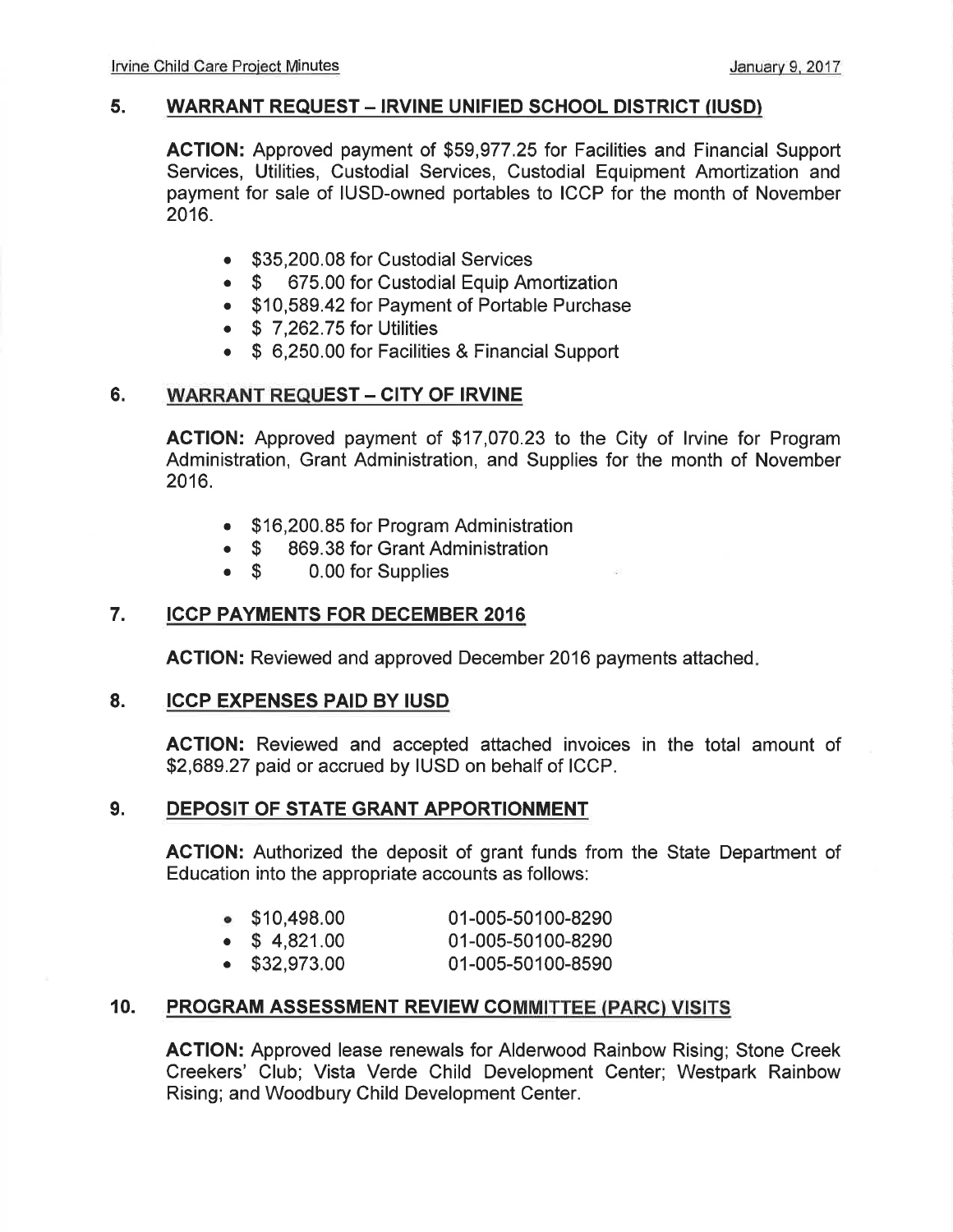#### 11. CALIFORNIA DEPARTMENT OF EDUCATION GENERAL CHILD CARE AND DEVELOPMENT PROGRAM GRANT FUDNING FISCAL YEAR 2016-17. AMENDMENT 01

ACTION: Received and filed.

#### BOARD BUSINESS

#### 1. FISCAL YEAR 2015-16 FINANCIAL YEAR-END AUDIT

IUSD Assistant Superintendent/CFO Fogarty presented the staff report.

Discussion included: no findings in the audit, therefore no response from the Board is required.

AGTION: Received and filed.

#### 2. APPOINTMENT PROCEDURE FOR PROVIDER SELECTION AT EASTWOOD VILLAGE

Supervisor Stubbler presented the staff report.

Discussion included: determination of capacity for site; potential relief to nearby impacted sites, such as Woodbury; overflow options such as lrvine Parks Afterschool Clubs.

AGTION: Received and filed.

#### WARRANT REQUEST - CHILD DEVELOPMENT CENTERS  $3.1$

ACTION: Moved by Clerk Glasky, seconded by Board Member Schott and carried unanimously by members present to approve payment of \$8,958.00 to Child Development Centers, lnc. for child care development services for the months of July through October 2016.

Ayes: <sup>4</sup> Noes: 0 Absent: <sup>1</sup> Battenfield, Glasky, Loughrey, Schott Anderson

#### REPORTS

#### 1. FACILITIES AND BUDGET REPORT

IUSD Assistant Superintendent/CFO Fogarty reported the budget is on track for the year and there are no areas of concern at this time.